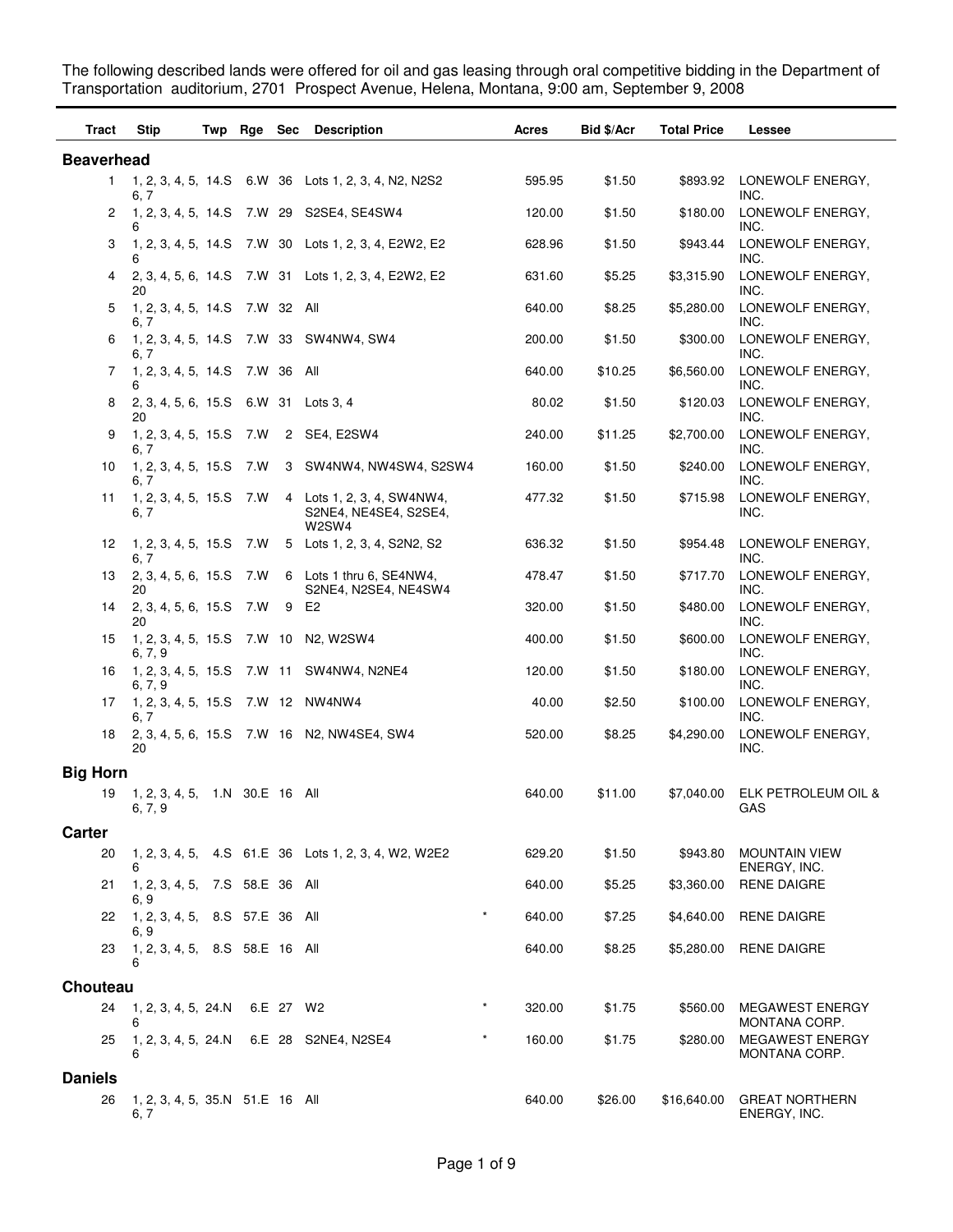| Tract         | <b>Stip</b>                                 | Twp | Rge Sec |       | <b>Description</b>                                                                       |            | <b>Acres</b> | Bid \$/Acr | <b>Total Price</b> | Lessee              |
|---------------|---------------------------------------------|-----|---------|-------|------------------------------------------------------------------------------------------|------------|--------------|------------|--------------------|---------------------|
| <b>Dawson</b> |                                             |     |         |       |                                                                                          |            |              |            |                    |                     |
| 27            | 1, 2, 3, 4, 5, 17.N 54.E 16 All<br>6, 7     |     |         |       |                                                                                          |            | 640.00       | \$1.75     | \$1,120.00         | PETRO-HUNT, LLC     |
| 28            | 1, 2, 3, 4, 5, 17.N 54.E 36 All<br>6        |     |         |       |                                                                                          |            | 640.00       | \$11.00    | \$7,040.00         | PETRO-HUNT, LLC     |
| 29            | 6. 7                                        |     |         |       | 1, 2, 3, 4, 5, 17.N 55.E 16 Lots 1, 2, 3, 4, S2N2, S2                                    |            | 639.72       | \$11.50    | \$7,356.78         | PETRO-HUNT, LLC     |
| 30            | 6, 12                                       |     |         |       | 1, 2, 3, 4, 5, 17.N 55.E 26 SW4, Yellowstone Riverbed<br>and related acreage             |            | 192.00       | \$12.00    | \$2,304.00         | PETRO-HUNT, LLC     |
| 31            | 1, 2, 3, 4, 5, 17.N 55.E 36<br>6, 7, 10, 12 |     |         |       | Lots 1 thru 15, W2NE4,<br>NW4SE4, NW4SW4,<br>Yellowstone Riverbed and<br>related acreage |            | 640.00       | \$1.75     | \$1,120.00         | TOMMY C. CRAIGHEAD  |
| 32            | 1, 2, 3, 4, 5, 18.N 54.E 16 All<br>6        |     |         |       |                                                                                          |            | 640.00       | \$12.75    | \$8,160.00         | PETRO-HUNT, LLC     |
| 33            | 1, 2, 3, 4, 5, 18.N 54.E 36 E2, SW4<br>6    |     |         |       |                                                                                          |            | 480.00       | \$12.75    | \$6,120.00         | PETRO-HUNT, LLC     |
| 34            | 1, 2, 3, 4, 5, 18.N 55.E<br>6               |     |         |       | 5 Lots 1, 2, 3, 4, S2N2, S2                                                              | *          | 640.52       | \$12.75    | \$8,166.63         | PETRO-HUNT, LLC     |
| 35            | 1, 2, 3, 4, 5, 18.N 55.E 8<br>6             |     |         |       | W2                                                                                       | $\star$    | 320.00       | \$12.75    | \$4,080.00         | PETRO-HUNT, LLC     |
| 36            | 1, 2, 3, 4, 5, 18.N 55.E 15 All<br>6, 7     |     |         |       |                                                                                          |            | 640.00       | \$13.25    | \$8,480.00         | PETRO-HUNT, LLC     |
| 37            | 1, 2, 3, 4, 5, 18.N 55.E 16 All<br>6, 7     |     |         |       |                                                                                          |            | 640.00       | \$13.50    | \$8,640.00         | PETRO-HUNT, LLC     |
| 38            | 1, 2, 3, 4, 5, 18.N 55.E 21 All<br>6        |     |         |       |                                                                                          |            | 640.00       | \$13.75    | \$8,800.00         | PETRO-HUNT, LLC     |
| 39            | 6, 7                                        |     |         |       | 1, 2, 3, 4, 5, 18.N 55.E 36 Lots 1, 2, 3, 4, W2, W2E2                                    |            | 651.08       | \$14.00    | \$9,115.12         | PETRO-HUNT, LLC     |
| 40            | 6                                           |     |         |       | 1, 2, 3, 4, 5, 18.N 56.E 8 W2NW4, NE4NW4,<br>NW4SW4, S2S2                                |            | 320.00       | \$14.25    | \$4,560.00         | PETRO-HUNT, LLC     |
| 41            | 1, 2, 3, 4, 5, 18.N 56.E 11 NE4<br>6        |     |         |       |                                                                                          |            | 160.00       | \$14.50    | \$2,320.00         | PETRO-HUNT, LLC     |
| 42            | 1, 2, 3, 4, 5, 18.N 56.E 16 All<br>6, 7     |     |         |       |                                                                                          |            | 640.00       | \$14.75    | \$9,440.00         | PETRO-HUNT, LLC     |
| 43            | 6, 8                                        |     |         |       | 1, 2, 3, 4, 5, 19.N 55.E 36 Lots 1, 2, 3, 4, W2, W2E2                                    |            | 626.84       | \$15.25    | \$9,559.31         | PETRO-HUNT, LLC     |
| 44            | 6, 7                                        |     |         |       | 1, 2, 3, 4, 5, 19.N 56.E 2 Lots 1, 2, 3, 4, S2N2                                         |            | 315.00       | \$26.50    | \$8,347.50         | PETRO-HUNT, LLC     |
| 45            | 1, 2, 3, 4, 5, 19.N 56.E<br>6               |     |         | 9 All |                                                                                          | $\star$    | 640.00       | \$31.50    | \$20,160.00        | PETRO-HUNT, LLC     |
| 46            | 1, 2, 3, 4, 5, 19.N 56.E 15<br>6            |     |         |       | W2                                                                                       | $\ast$     | 320.00       | \$35.50    | \$11,360.00        | PETRO-HUNT, LLC     |
| 47            | 1, 2, 3, 4, 5, 19.N 56.E 16 All<br>6, 7     |     |         |       |                                                                                          |            | 640.00       | \$31.00    | \$19,840.00        | PETRO-HUNT, LLC     |
| 48            | 1, 2, 3, 4, 5, 19.N 56.E 17 All<br>6, 7     |     |         |       |                                                                                          | $\star$    | 640.00       | \$36.00    | \$23,040.00        | PETRO-HUNT, LLC     |
| 49            | 6                                           |     |         |       | 1, 2, 3, 4, 5, 19.N 56.E 19 Lots 1, 2, 3, 4, E2W2, E2                                    | $^{\star}$ | 628.00       | \$36.00    | \$22,608.00        | PETRO-HUNT, LLC     |
| 50            | 1, 2, 3, 4, 5, 19.N 56.E 20 All<br>6        |     |         |       |                                                                                          |            | 640.00       | \$36.25    | \$23,200.00        | PETRO-HUNT, LLC     |
| 51            | 1, 2, 3, 4, 5, 19.N 56.E 21 All<br>6, 7     |     |         |       |                                                                                          | $\star$    | 640.00       | \$36.25    | \$23,200.00        | PETRO-HUNT, LLC     |
| 52            | 1, 2, 3, 4, 5, 19.N 56.E 22 NW4             |     |         |       |                                                                                          | $\star$    | 160.00       | \$50.25    | \$8,040.00         | PETRO-HUNT, LLC     |
| 53            | 6                                           |     |         |       | 1, 2, 3, 4, 5, 19.N 56.E 28 SE4NE4, E2SE4                                                | $^\star$   | 120.00       | \$50.25    | \$6,030.00         | PETRO-HUNT, LLC     |
| 54            | 6                                           |     |         |       | 1, 2, 3, 4, 5, 19.N 56.E 34 W2E2, N2NW4, E2SW4                                           |            | 320.00       | \$55.25    | \$17,680.00        | PETRO-HUNT, LLC     |
| 55            | 1, 2, 3, 4, 5, 19.N 56.E 36 All             |     |         |       |                                                                                          |            | 640.00       | \$55.25    | \$35,360.00        | PETRO-HUNT, LLC     |
| 56            | 6                                           |     |         |       | 1, 2, 3, 4, 5, 20.N 55.E 1 Lots 1, 2, 5, 6, 7, W2SE4                                     |            | 269.00       | \$7.00     | \$1,883.00         | BURNETT OIL COMPANY |
| 57            | 6                                           |     |         |       | 1, 2, 3, 4, 5, 20. N 55. E 36 Lots 1, 2, 3, 4, W2, W2E2                                  |            | 620.96       | \$31.00    | \$19,249.76        | PETRO-HUNT, LLC     |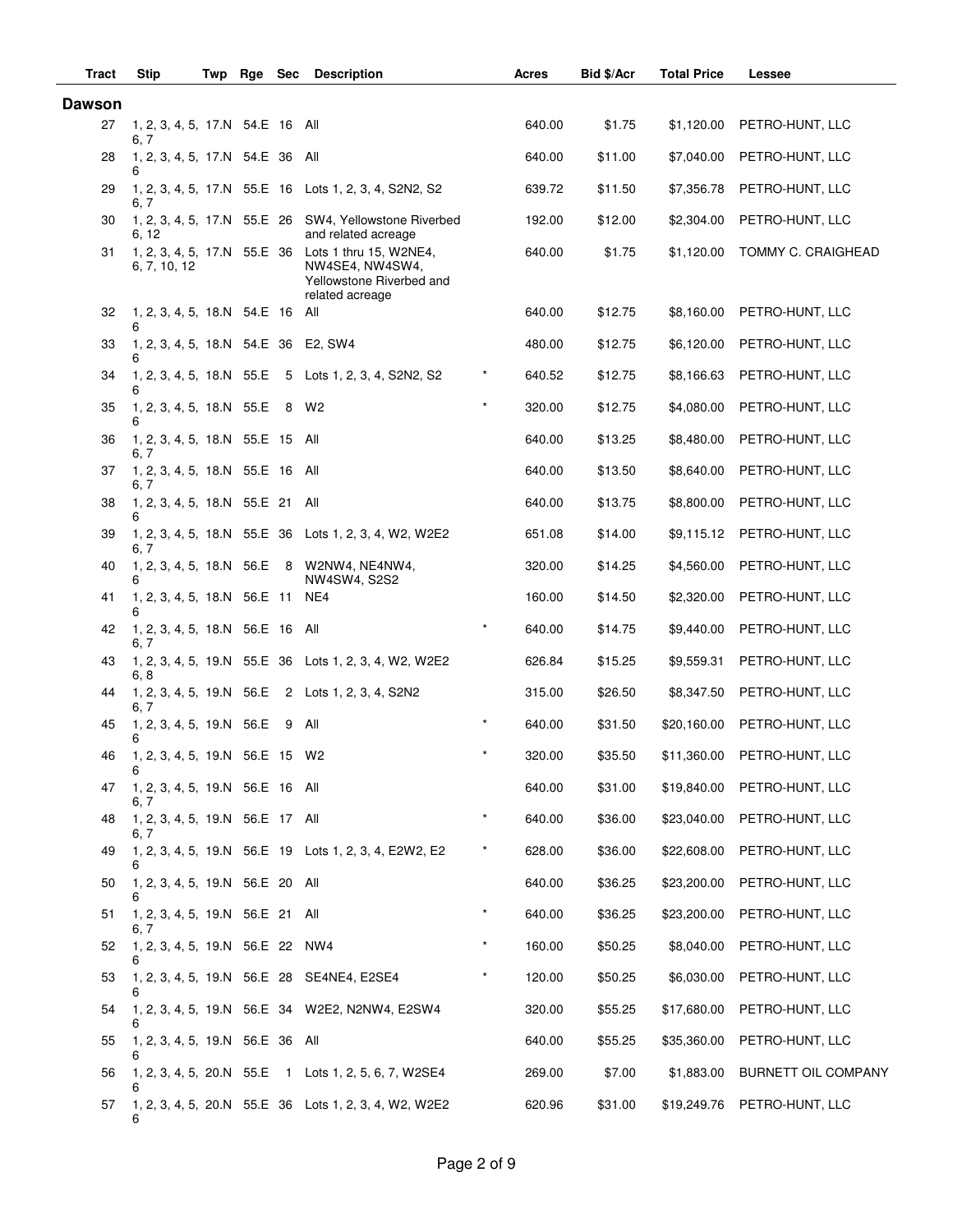| <b>Tract</b>           | <b>Stip</b>                                      | Twp | Rge | Sec        | <b>Description</b>                                      |          | Acres  | Bid \$/Acr | <b>Total Price</b> | Lessee                                 |
|------------------------|--------------------------------------------------|-----|-----|------------|---------------------------------------------------------|----------|--------|------------|--------------------|----------------------------------------|
| 58                     | 1, 2, 3, 4, 5, 20.N 56.E<br>6                    |     |     |            | 6 Lots 1, 2, 6, S2NE4, N2SE4,<br>NE4SW4                 | $^\star$ | 314.91 | \$25.00    | \$7,872.75         | <b>BURNETT OIL COMPANY</b>             |
| 59                     | 1, 2, 3, 4, 5, 20.N 56.E 16 All<br>6             |     |     |            |                                                         |          | 640.00 | \$21.00    | \$13,440.00        | <b>BURNETT OIL COMPANY</b>             |
| 60                     | 1, 2, 3, 4, 5, 20.N 56.E 22 All                  |     |     |            |                                                         | $\star$  | 640.00 | \$26.00    | \$16,640.00        | <b>BURNETT OIL COMPANY</b>             |
| 61                     | 6<br>1, 2, 3, 4, 5, 20.N 56.E 36 All             |     |     |            |                                                         |          | 640.00 | \$26.00    | \$16,640.00        | <b>BURNETT OIL COMPANY</b>             |
| 62                     | 1, 2, 3, 4, 5, 21.N 53.E 16 All<br>6             |     |     |            |                                                         | $\star$  | 640.00 | \$20.00    | \$12,800.00        | ARMSTRONG OIL &<br>GAS, INC.           |
| <b>Fallon</b>          |                                                  |     |     |            |                                                         |          |        |            |                    |                                        |
| 63                     | 1, 2, 3, 4, 5, 4.N 60.E 16 All<br>6              |     |     |            |                                                         |          | 640.00 | \$1.50     | \$960.00           | EMPIRE OIL COMPANY                     |
| <b>Golden Valley</b>   |                                                  |     |     |            |                                                         |          |        |            |                    |                                        |
| 64                     | 1, 2, 3, 4, 5, 4.N 18.E 36 All<br>6              |     |     |            |                                                         |          | 640.00 | \$20.00    | \$12,800.00        | <b>CONTEX ENERGY</b><br><b>COMPANY</b> |
| 65                     | 1, 2, 3, 4, 5, 5.N 23.E 14 All<br>6. 7           |     |     |            |                                                         |          | 640.00 | \$1.75     | \$1,120.00         | TOMMY C. CRAIGHEAD                     |
| 66                     | 1, 2, 3, 4, 5, 5.N 23.E 22 All<br>6, 7           |     |     |            |                                                         | $\star$  | 640.00 | \$1.50     | \$960.00           | GILBERT G. DALLAS                      |
| 67                     | 6                                                |     |     |            | 1, 2, 3, 4, 5, 5.N 23.E 24 W2, N2NE4, SW4NE4,<br>NW4SE4 |          | 480.00 | \$1.75     | \$840.00           | TOMMY C. CRAIGHEAD                     |
| 68                     | 1, 2, 3, 4, 5, 5.N 23.E 26<br>6, 8               |     |     |            | All                                                     | $\star$  | 640.00 | \$1.50     | \$960.00           | <b>GILBERT G. DALLAS</b>               |
| 69                     | 2, 3, 4, 5, 6, 5.N 23.E 28<br>20                 |     |     |            | S2                                                      | $\star$  | 320.00 | \$1.50     | \$480.00           | <b>GILBERT G. DALLAS</b>               |
| 70                     | 2, 3, 4, 5, 6, 5.N 23.E 32 All<br>8, 20          |     |     |            |                                                         |          | 640.00 | \$1.50     | \$960.00           | GILBERT G. DALLAS                      |
| 71                     | 2, 3, 4, 5, 6, 5.N 23.E 34 All<br>20             |     |     |            |                                                         |          | 640.00 | \$1.50     | \$960.00           | GILBERT G. DALLAS                      |
| <b>Lewis and Clark</b> |                                                  |     |     |            |                                                         |          |        |            |                    |                                        |
| 72                     | 1, 2, 3, 4, 5, 18.N 5.W 24 All<br>6              |     |     |            |                                                         |          | 640.00 | \$25.25    | \$16,160.00        | LONEWOLF ENERGY,<br>INC.               |
| 73                     | 1, 2, 3, 4, 5, 18.N 5.W 36 All                   |     |     |            |                                                         | $\star$  | 640.00 | \$28.25    | \$18,080.00        | LONEWOLF ENERGY,<br>INC.               |
| 74                     | 1, 2, 3, 4, 5, 19.N 5.W 16 All<br>6              |     |     |            |                                                         |          | 640.00 | \$29.25    | \$18,720.00        | LONEWOLF ENERGY,<br>INC.               |
| 75                     | 1, 2, 3, 4, 5, 19.N 5.W 22 All<br>6              |     |     |            |                                                         |          | 640.00 | \$30.25    | \$19,360.00        | LONEWOLF ENERGY,<br>INC.               |
| 76                     | 6                                                |     |     |            | 1, 2, 3, 4, 5, 19.N 5.W 28 N2NW4, E2, E2SW4             |          | 480.00 | \$31.50    | \$15,120.00        | ZONE EXPLORATION,<br>ING.              |
| <b>Park</b>            |                                                  |     |     |            |                                                         |          |        |            |                    |                                        |
| 77                     | 1, 2, 3, 4, 5, 1.N 8.E 16 All                    |     |     |            |                                                         |          | 640.00 | \$65.00    | \$41,600.00        | PACER ENERGY LLC                       |
| 78                     | 6, 7<br>1, 2, 3, 4, 5, 1.N                       |     |     | 8.E 36 All |                                                         |          | 640.00 | \$65.00    | \$41,600.00        | PACER ENERGY LLC                       |
| 79                     | 6<br>1, 2, 3, 4, 5, 1.N 10.E 36 All              |     |     |            |                                                         | $\star$  | 640.00 | \$15.00    | \$9,600.00         | PACER ENERGY LLC                       |
| 80                     | 1, 2, 3, 4, 5, 1.N 11.E 16 All                   |     |     |            |                                                         |          | 640.00 | \$70.00    | \$44,800.00        | PACER ENERGY LLC                       |
| 81                     | 6, 7<br>1, 2, 3, 4, 5, 1.N 11.E 36 All           |     |     |            |                                                         |          | 640.00 | \$75.00    | \$48,000.00        | PACER ENERGY LLC                       |
| 82                     | 6, 7<br>2, 3, 4, 5, 6, 2.N 11.E 16 N2, SW4<br>20 |     |     |            |                                                         | $\star$  | 480.00 | \$80.00    | \$38,400.00        | PACER ENERGY LLC                       |
| 83                     | 1, 2, 3, 4, 5, 2.N 11.E 36 All<br>6              |     |     |            |                                                         |          | 640.00 | \$80.00    | \$51,200.00        | PACER ENERGY LLC                       |
| 84                     | 1, 2, 3, 4, 5, 1.S                               |     |     |            | 8.E 36 Lots 1, 2, 3, 4, W2, W2E2                        |          | 631.32 | \$85.00    | \$53,662.20        | PACER ENERGY LLC                       |
| 85                     | 6, 7, 10<br>1, 2, 3, 4, 5, 1.S                   |     |     | 9.E 36 All |                                                         |          | 640.00 | \$80.00    | \$51,200.00        | PACER ENERGY LLC                       |
| 86                     | 6, 17                                            |     |     |            | 1, 2, 3, 4, 5, 1.S 10.E 16 All, less 1 acre in NE4NW4   | $\star$  | 639.00 | \$85.00    | \$54,315.00        | PACER ENERGY LLC                       |
| 87                     | 6, 10<br>1, 2, 3, 4, 5, 1.S 10.E 36 All<br>6, 19 |     |     |            |                                                         |          | 640.00 | \$100.00   |                    | \$64,000.00 PACER ENERGY LLC           |
|                        |                                                  |     |     |            |                                                         |          |        |            |                    |                                        |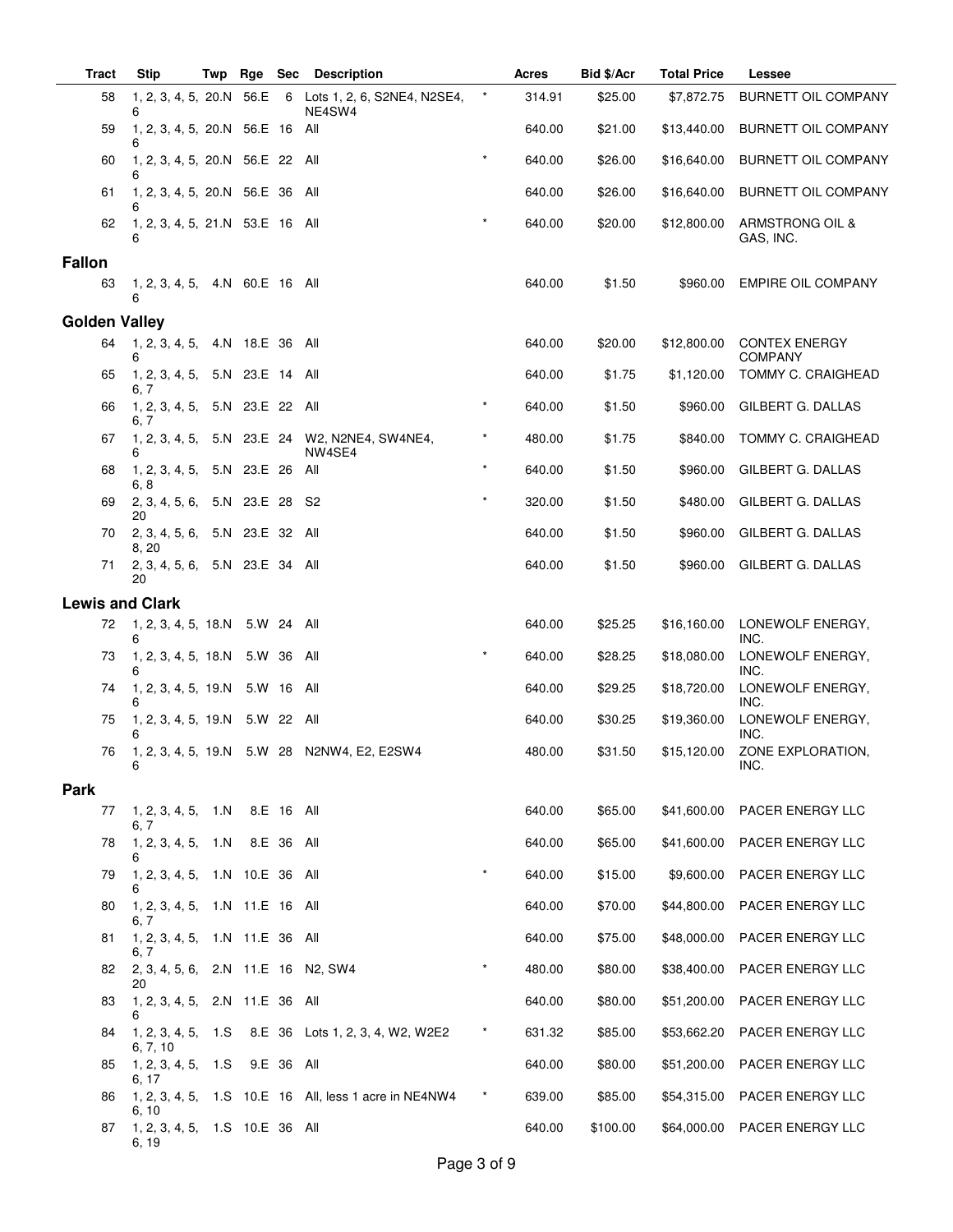| <b>Tract</b>       | <b>Stip</b>                                 | Twp Rge | <b>Sec</b> | <b>Description</b>                                                                                          | Acres  | Bid \$/Acr | <b>Total Price</b> | Lessee                                |
|--------------------|---------------------------------------------|---------|------------|-------------------------------------------------------------------------------------------------------------|--------|------------|--------------------|---------------------------------------|
| 88                 | 6, 7                                        |         |            | 1, 2, 3, 4, 5, 1.S 11.E 10 NW4, N2NE4                                                                       | 240.00 | \$86.00    | \$20,640.00        | PACER ENERGY LLC                      |
| 89                 | 6, 7                                        |         |            | 1, 2, 3, 4, 5, 1.S 11.E 16 Lots 1, 2, 3, 4, N2, N2S2                                                        | 639.44 | \$91.00    | \$58,189.04        | PACER ENERGY LLC                      |
| 90                 | 6, 7, 10, 11,<br>12                         |         |            | 1, 2, 3, 4, 5, 1.S 11.E 36 Lots 1 thru 6, N2, N2SE4,<br>SW4SW4, Yellowstone<br>Riverbed and related acreage | 640.00 | \$91.00    | \$58,240.00        | PACER ENERGY LLC                      |
| 91                 | 6, 10                                       |         |            | 1, 2, 3, 4, 5, 1.S 12.E 16 NW4, NE4NE4, S2NE4, S2                                                           | 600.00 | \$120.00   | \$72,000.00        | PACER ENERGY LLC                      |
| 92                 | 1, 2, 3, 4, 5, 2.S<br>6, 16                 |         |            | 8.E 16 W2, N2NE4, less patented RR *<br>R/W                                                                 | 386.25 | \$105.00   | \$40,556.25        | PACER ENERGY LLC                      |
| 93                 | 1, 2, 3, 4, 5, 2.S<br>6, 10, 17             |         |            | 9.E 16 All, less patented RR R/W                                                                            | 622.72 | \$105.00   | \$65,385.60        | PACER ENERGY LLC                      |
| 94                 | 1, 2, 3, 4, 5, 2.S 10.E 16 All<br>6         |         |            |                                                                                                             | 640.00 | \$105.00   | \$67,200.00        | PACER ENERGY LLC                      |
| 95                 | 1, 2, 3, 4, 5, 2.S 11.E 16 All<br>6, 10     |         |            |                                                                                                             | 640.00 | \$105.00   | \$67,200.00        | PACER ENERGY LLC                      |
| 96                 | 1, 2, 3, 4, 5, 2.S 12.E 16 All<br>6, 7      |         |            |                                                                                                             | 640.00 | \$105.00   | \$67,200.00        | PACER ENERGY LLC                      |
| Pondera            |                                             |         |            |                                                                                                             |        |            |                    |                                       |
| 97                 | 1, 2, 3, 4, 5, 30.N 2.W 24 All<br>6, 7, 14  |         |            |                                                                                                             | 640.00 | \$20.00    | \$12,800.00        | <b>MOUNTAIN VIEW</b><br>ENERGY, INC.  |
| <b>Richland</b>    |                                             |         |            |                                                                                                             |        |            |                    |                                       |
| 98                 | 1, 2, 3, 4, 5, 19.N 57.E 16 All<br>6        |         |            | $\star$                                                                                                     | 640.00 | \$19.00    | \$12,160.00        | RETAMCO OPERATING,<br>INC.            |
| 99                 | 1, 2, 3, 4, 5, 19.N 57.E 22 All<br>6        |         |            |                                                                                                             | 640.00 | \$21.00    | \$13,440.00        | RETAMCO OPERATING,<br>INC.            |
| 100                | 1, 2, 3, 4, 5, 27.N 54.E 36 All<br>6        |         |            |                                                                                                             | 640.00 | \$155.25   | \$99,360.00        | DIAMOND RESOURCES,<br>INC.            |
| Sheridan           |                                             |         |            |                                                                                                             |        |            |                    |                                       |
| 101                | 1, 2, 3, 4, 5, 34.N 52.E 16 NW4<br>6. 7     |         |            |                                                                                                             | 160.00 | \$62.00    | \$9,920.00         | <b>GREAT NORTHERN</b><br>ENERGY, INC. |
| 102                | 1, 2, 3, 4, 5, 35.N 54.E 14 SW4SE4          |         |            |                                                                                                             | 40.00  | \$65.00    | \$2,600.00         | EMPIRE OIL COMPANY                    |
| 103                | 1, 2, 3, 4, 5, 35.N 54.E 16 All<br>6        |         |            |                                                                                                             | 640.00 | \$75.00    | \$48,000.00        | <b>EMPIRE OIL COMPANY</b>             |
| 104                | 6, 8                                        |         |            | 1, 2, 3, 4, 5, 35.N 54.E 23 NW4, W2NE4                                                                      | 240.00 | \$80.25    | \$19,260.00        | <b>EMPIRE OIL COMPANY</b>             |
| 105                | 1, 2, 3, 4, 5, 36.N 55.E 16 All<br>6, 8     |         |            |                                                                                                             | 640.00 | \$102.00   | \$65,280.00        | NISKU ROYALTY, LP                     |
| 106                | 1, 2, 3, 4, 5, 36.N 55.E 36 All<br>6        |         |            |                                                                                                             | 640.00 | \$102.00   |                    | \$65,280.00 NISKU ROYALTY, LP         |
| 107                | 1, 2, 3, 4, 5, 37.N 54.E 18 SE4SE4<br>6.8   |         |            |                                                                                                             | 40.00  | \$110.00   | \$4,400.00         | <b>DON &amp; KAREN HEIMMER</b>        |
| 108                | 1, 2, 3, 4, 5, 37.N 54.E 36 All<br>6, 8     |         |            |                                                                                                             | 640.00 | \$105.00   | \$67,200.00        | NISKU ROYALTY, LP                     |
| <b>Stillwater</b>  |                                             |         |            |                                                                                                             |        |            |                    |                                       |
| 109                | 1, 2, 3, 4, 5, 4.N 19.E 16 All<br>6, 7      |         |            |                                                                                                             | 640.00 | \$63.50    | \$40,640.00        | BTC OIL PROPERTIES,<br><b>LLC</b>     |
| 110                | 1, 2, 3, 4, 5, 4.N 19.E 36 All<br>6. 7      |         |            |                                                                                                             | 640.00 | \$67.50    | \$43,200.00        | BTC OIL PROPERTIES,<br>LLC            |
| <b>Sweet Grass</b> |                                             |         |            |                                                                                                             |        |            |                    |                                       |
| 111                | 1, 2, 3, 4, 5, 1.N 12.E 16 E2W2, E2<br>6, 7 |         |            |                                                                                                             | 480.00 | \$160.00   | \$76,800.00        | PACER ENERGY LLC                      |
| 112                | 1, 2, 3, 4, 5, 1.N 12.E 36 All<br>6, 7      |         |            |                                                                                                             | 640.00 | \$163.00   | \$104,320.00       | PACER ENERGY LLC                      |
| 113                | 1, 2, 3, 4, 5, 1.N 13.E 16 All<br>6, 7      |         |            |                                                                                                             | 640.00 | \$176.00   | \$112,640.00       | PACER ENERGY LLC                      |
| 114                |                                             |         |            | $\star$<br>1, 2, 3, 4, 5, 1.N 13.E 36 Lots 1, 2, 3, E2E2                                                    | 233.89 | \$112.00   | \$26,195.68        | PACER ENERGY LLC                      |
| 115                | 6, 11<br>6, 12                              |         |            | 1, 2, 3, 4, 5, 1.N 14.E 10 Yellowstone Riverbed and<br>related acreage                                      | 10.00  | \$205.00   | \$2,050.00 HERCO   |                                       |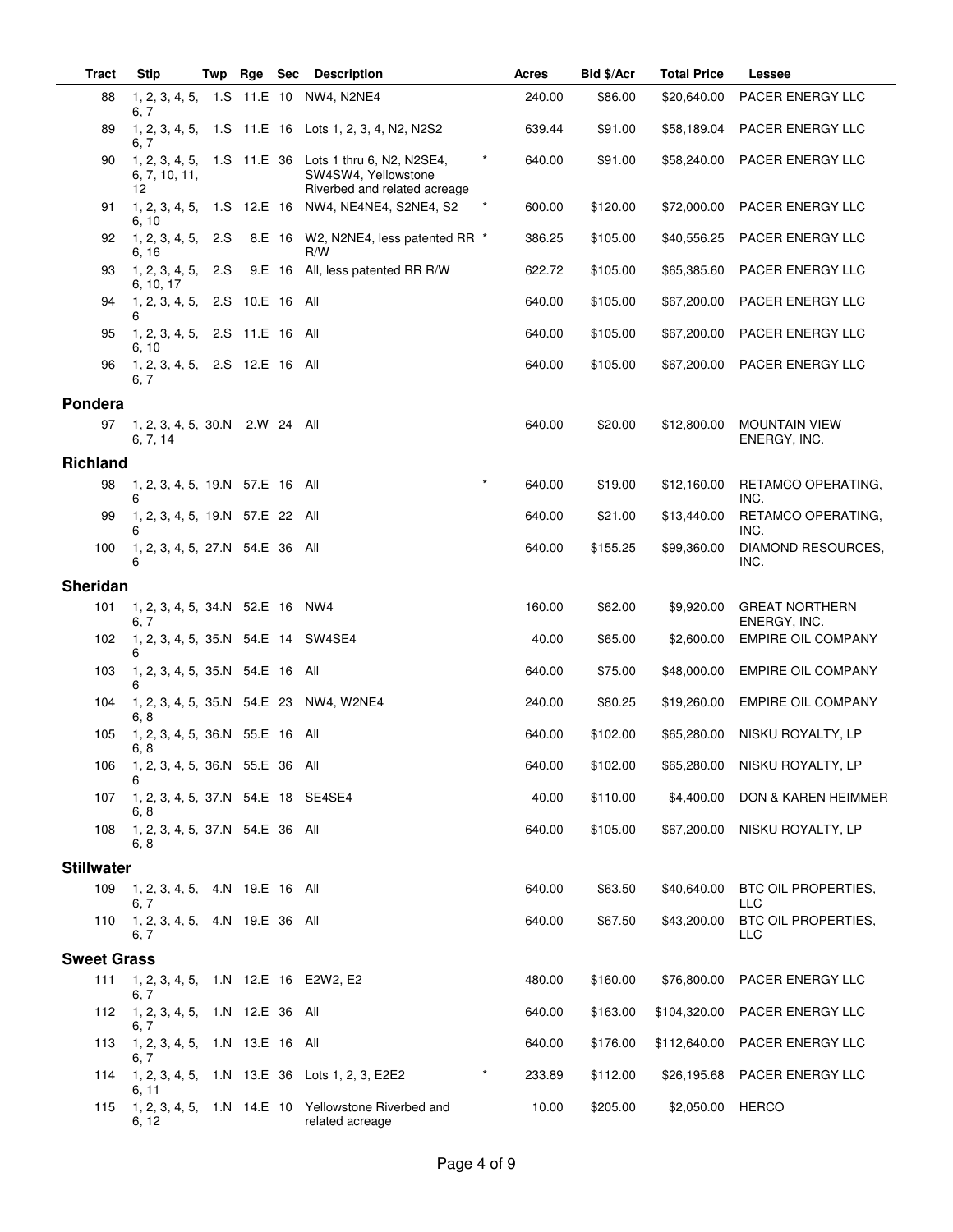| Tract | <b>Stip</b>                              | Twp | Rge             | <b>Sec</b> | <b>Description</b>                                                                               | Acres             | Bid \$/Acr | <b>Total Price</b> | Lessee                       |
|-------|------------------------------------------|-----|-----------------|------------|--------------------------------------------------------------------------------------------------|-------------------|------------|--------------------|------------------------------|
| 116   | 1, 2, 3, 4, 5,<br>6, 12                  |     |                 |            | 1.N 14.E 11 Yellowstone Riverbed and<br>related acreage                                          | 64.53             | \$156.00   | \$10,066.68        | PACER ENERGY LLC             |
| 117   | 6, 12                                    |     |                 |            | 1, 2, 3, 4, 5, 1.N 14.E 12 Yellowstone and Boulder<br>Riverbeds and related acreage              | 243.00            | \$155.00   | \$37,665.00        | PACER ENERGY LLC             |
| 118   | 1, 2, 3, 4, 5,<br>6, 12                  |     | 1.N 14.E 13     |            | Boulder Riverbed and related<br>acreage                                                          | 17.00             | \$155.00   | \$2,635.00         | PACER ENERGY LLC             |
| 119   | 1, 2, 3, 4, 5,<br>6, 12                  |     |                 |            | 1.N 14.E 14 Yellowstone and Boulder<br>Riverbeds and related acreage                             | 111.00            | \$155.00   | \$17,205.00        | PACER ENERGY LLC             |
| 120   | 1, 2, 3, 4, 5,<br>6, 12                  |     |                 |            | 1.N 14.E 15 Yellowstone Riverbed and<br>related acreage                                          | 82.76             | \$155.00   | \$12,827.80        | PACER ENERGY LLC             |
| 121   | 1, 2, 3, 4, 5,<br>6, 9, 11, 12           |     |                 |            | 1.N 14.E 16 Lots 1, 2, 3, 4, N2NW4,<br>Yellowstone Riverbed and<br>related acreage               | 265.52            | \$155.00   | \$41,155.60        | PACER ENERGY LLC             |
| 122   | 1, 2, 3, 4, 5,<br>6, 12                  |     |                 |            | 1.N 14.E 17 Yellowstone Riverbed and<br>related acreage                                          | 100.30            | \$155.00   | \$15,546.50        | PACER ENERGY LLC             |
| 123   | 1, 2, 3, 4, 5,<br>6, 12                  |     |                 |            | 1.N 14.E 19 Yellowstone Riverbed and<br>related acreage                                          | 46.00             | \$201.00   | \$9,246.00         | PACER ENERGY LLC             |
| 124   | 1, 2, 3, 4, 5,<br>6, 12                  |     | 1.N 14.E 20     |            | Yellowstone Riverbed and<br>related acreage                                                      | 58.67             | \$201.00   | \$11,792.67        | PACER ENERGY LLC             |
| 125   | 1, 2, 3, 4, 5,<br>6, 12                  |     | 1.N 14.E 23     |            | Boulder Riverbed and related<br>acreage                                                          | 19.00             | \$201.00   | \$3,819.00         | PACER ENERGY LLC             |
| 126   | 1, 2, 3, 4, 5,<br>6, 12                  |     | 1.N 14.E 26     |            | Boulder Riverbed and related<br>acreage                                                          | 16.00             | \$201.00   | \$3,216.00         | PACER ENERGY LLC             |
| 127   | 1, 2, 3, 4, 5,<br>6, 7, 12, 19           |     |                 |            | 1.N 14.E 27 W2W2, Boulder Riverbed and *<br>related acreage                                      | 162.00            | \$201.00   | \$32,562.00        | PACER ENERGY LLC             |
| 128   | 1, 2, 3, 4, 5,<br>6, 7, 19               |     |                 |            | $\star$<br>1.N  14.E  28  SW4NE4, E2SE4, SW4SW4                                                  | 160.00            | \$201.00   | \$32,160.00        | <b>PACER ENERGY LLC</b>      |
| 129   | 1, 2, 3, 4, 5,<br>6, 7                   |     | 1.N 14.E 31     |            | Lot 4, S2SE4                                                                                     | 120.01            | \$201.00   | \$24,122.01        | PACER ENERGY LLC             |
| 130   | 1, 2, 3, 4, 5,<br>6                      |     | 1.N 14.E 32     |            | NE4NE4, S2N2                                                                                     | 200.00            | \$205.00   | \$41,000.00        | PACER ENERGY LLC             |
| 131   | 1, 2, 3, 4, 5,<br>6, 7                   |     |                 |            | 1.N 14.E 33 W2NW4, W2E2, SW4                                                                     | 400.00            | \$201.00   | \$80,400.00        | PACER ENERGY LLC             |
| 132   | 1, 2, 3, 4, 5,<br>6, 12                  |     | 1.N 14.E 34     |            | Boulder Riverbed and related<br>acreage                                                          | 16.00             | \$251.00   | \$4,016.00         | PACER ENERGY LLC             |
| 133   | 1, 2, 3, 4, 5,<br>6, 12                  |     | 1.N 14.E 35     |            | Boulder Riverbed and related<br>acreage                                                          | 2.00              | \$251.00   | \$502.00           | PACER ENERGY LLC             |
| 134   | 1, 2, 3, 4, 5,<br>6                      |     | 1.N 14.E 36     |            | All                                                                                              | 640.00            | \$125.00   | \$80,000.00        | PACER ENERGY LLC             |
| 135   | 1, 2, 3, 4, 5,<br>6, 7                   |     | 1.N 15.E 12 All |            |                                                                                                  | 640.00            | \$130.00   | \$83,200.00        | <b>PACER ENERGY LLC</b>      |
| 136   | 6, 10, 12, 18                            |     |                 |            | 1, 2, 3, 4, 5, 1.N 15.E 36 Lots 1, 2, 3, 4, N2N2,<br>Yellowstone Riverbed and<br>related acreage | $\star$<br>312.63 | \$176.00   | \$55,022.88        | PACER ENERGY LLC             |
| 137   | 1, 2, 3, 4, 5, 1.N 16.E 16 E2<br>6, 7    |     |                 |            |                                                                                                  | 320.00            | \$136.00   | \$43,520.00        | PACER ENERGY LLC             |
| 138   | 6, 7                                     |     |                 |            | 1, 2, 3, 4, 5, 1.N 16.E 36 Lots 1, 2, 3, 4, W2, W2E2                                             | 635.00            | \$140.00   | \$88,900.00        | PACER ENERGY LLC             |
| 139   | 1, 2, 3, 4, 5, 1.N 17.E 16 All<br>6, 7   |     |                 |            |                                                                                                  | 640.00            | \$140.00   | \$89,600.00        | PACER ENERGY LLC             |
| 140   | 1, 2, 3, 4, 5,<br>6                      |     | 1.N 17.E 36 All |            |                                                                                                  | $\star$<br>640.00 | \$136.00   | \$87,040.00        | PACER ENERGY LLC             |
| 141   | 2, 3, 4, 5, 6, 2.N 12.E 16 All<br>10, 20 |     |                 |            |                                                                                                  | 640.00            | \$110.00   | \$70,400.00        | TOMMY C. CRAIGHEAD           |
| 142   | 6, 7                                     |     |                 |            | 1, 2, 3, 4, 5, 2.N 12.E 36 Lots 1 thru 7, NW4, W2NE4,<br>NW4SE4, N2SW4                           | 632.96            | \$131.00   | \$82,917.76        | PACER ENERGY LLC             |
| 143   | 1, 2, 3, 4, 5, 2.N 13.E 16 All<br>6, 7   |     |                 |            |                                                                                                  | 640.00            | \$181.00   | \$115,840.00       | PACER ENERGY LLC             |
| 144   | 1, 2, 3, 4, 5, 2.N 13.E 36 All<br>6, 7   |     |                 |            |                                                                                                  | $\star$<br>640.00 | \$176.00   | \$112,640.00       | PACER ENERGY LLC             |
| 145   | 1, 2, 3, 4, 5,<br>6, 7                   |     |                 |            | 2.N 14.E 16 W2, NE4                                                                              | $\star$<br>480.00 | \$156.00   | \$74,880.00        | PACER ENERGY LLC             |
| 146   | 1, 2, 3, 4, 5, 2.N 14.E 36 N2<br>6       |     |                 |            |                                                                                                  | 320.00            | \$151.00   | \$48,320.00        | PACER ENERGY LLC             |
| 147   | 1, 2, 3, 4, 5, 2.N 15.E 16 All<br>6, 7   |     |                 |            |                                                                                                  | $\star$<br>640.00 | \$131.00   |                    | \$83,840.00 PACER ENERGY LLC |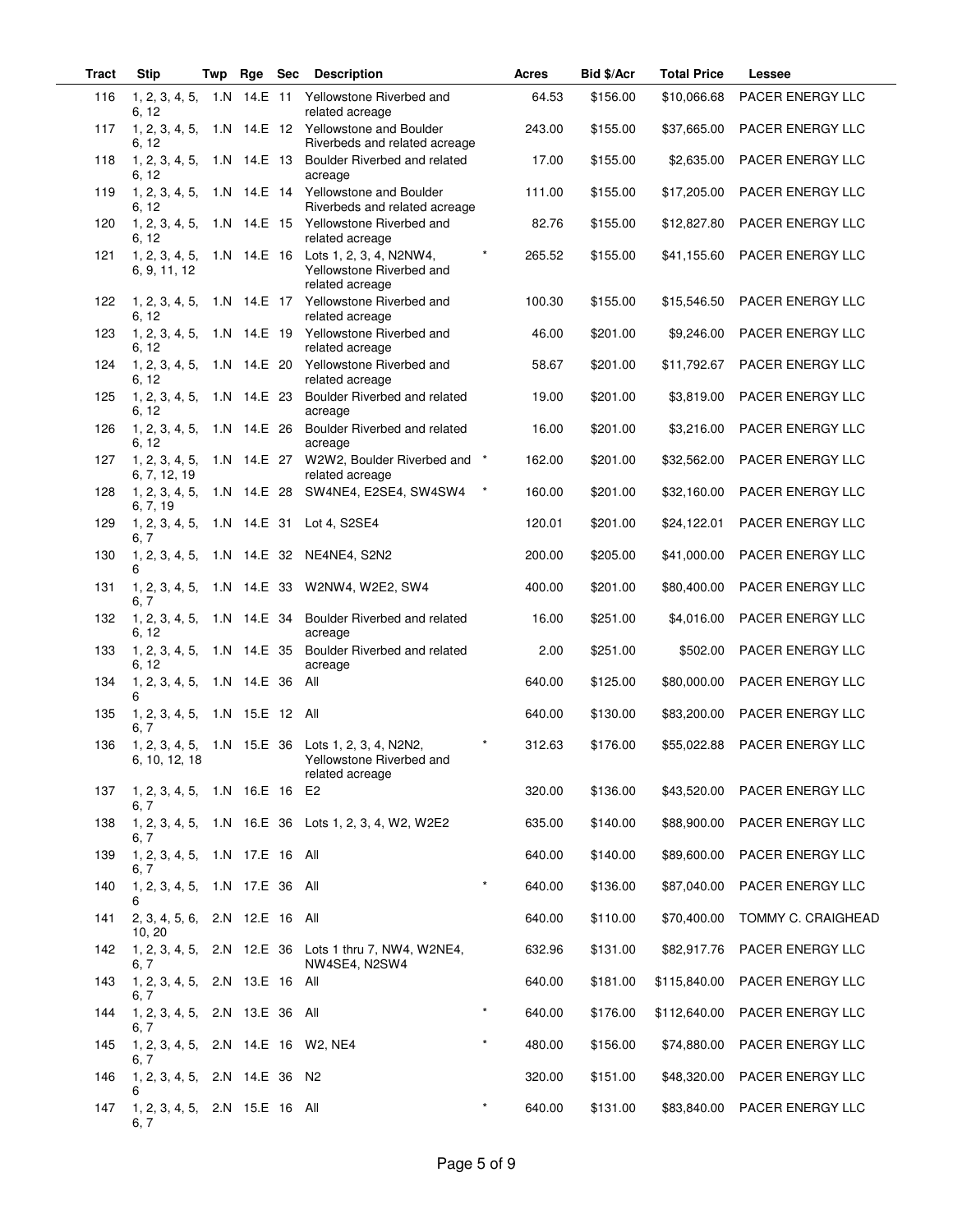| <b>Tract</b> | Stip                                   | Twp | Rge             | <b>Sec</b> | <b>Description</b>                                                           |          | Acres  | Bid \$/Acr | <b>Total Price</b> | Lessee                                 |
|--------------|----------------------------------------|-----|-----------------|------------|------------------------------------------------------------------------------|----------|--------|------------|--------------------|----------------------------------------|
| 148          | 1, 2, 3, 4, 5,<br>6, 7                 |     | 2.N 15.E 36 All |            |                                                                              |          | 640.00 | \$131.00   | \$83,840.00        | PACER ENERGY LLC                       |
| 149          | 1, 2, 3, 4, 5,<br>6, 7, 10             |     | 2.N 16.E 16     |            | All                                                                          |          | 640.00 | \$131.00   | \$83,840.00        | PACER ENERGY LLC                       |
| 150          | 1, 2, 3, 4, 5,<br>6, 7                 |     |                 |            | 2.N 16.E 36 Lots 1, 2, 3, 4, N2, N2S2                                        |          | 642.04 | \$131.00   | \$84,107.24        | PACER ENERGY LLC                       |
| 151          | 1, 2, 3, 4, 5, 2.N 17.E<br>6. 7        |     |                 |            | 4 Lots 3, 4, S2NW4, SW4                                                      |          | 351.73 | \$131.00   | \$46,076.63        | PACER ENERGY LLC                       |
| 152          | 1, 2, 3, 4, 5,<br>6, 7                 |     | 2.N 17.E 10 S2  |            |                                                                              |          | 320.00 | \$130.25   | \$41,680.00        | PACER ENERGY LLC                       |
| 153          | 1, 2, 3, 4, 5,<br>6                    |     | 2.N 17.E 14 E2  |            |                                                                              |          | 320.00 | \$101.00   | \$32,320.00        | PACER ENERGY LLC                       |
| 154          | 1, 2, 3, 4, 5,<br>6, 7                 |     | 2.N 17.E 16 All |            |                                                                              |          | 640.00 | \$130.25   | \$83,360.00        | PACER ENERGY LLC                       |
| 155          | 1, 2, 3, 4, 5,<br>6                    |     |                 |            | 2.N 17.E 36 Lots 1, 2, 3, 4, W2, W2E2                                        | $\ast$   | 642.48 | \$130.25   | \$83,683.02        | PACER ENERGY LLC                       |
| 156          | 2, 3, 4, 5, 6,<br>20                   |     |                 |            | 3.N 12.E 36 Lots 1 thru 7, NW4, W2NE4,<br>NW4SE4, N2SW4                      | $\star$  | 660.68 | \$131.00   | \$86,549.08        | <b>CONTEX ENERGY</b><br><b>COMPANY</b> |
| 157          | 1, 2, 3, 4, 5,<br>6, 7                 |     | 3.N 13.E 16 All |            |                                                                              | $\star$  | 640.00 | \$145.00   | \$92,800.00        | <b>CONTEX ENERGY</b><br><b>COMPANY</b> |
| 158          | 6, 7                                   |     |                 |            | 1, 2, 3, 4, 5, 3.N 13.E 36 E2NW4, E2, S2SW4                                  |          | 480.00 | \$227.00   | \$108,960.00       | <b>GEOFF COWPER</b>                    |
| 159          | 1, 2, 3, 4, 5,<br>6, 7                 |     |                 |            | 3.N 14.E 16 Lots 1, 2, 3, 4, S2N2, S2                                        |          | 642.56 | \$190.00   | \$122,086.40       | PACER ENERGY LLC                       |
| 160          | 1, 2, 3, 4, 5,<br>6                    |     | 3.N 14.E 36     |            | All                                                                          |          | 640.00 | \$186.00   | \$119,040.00       | PACER ENERGY LLC                       |
| 161          | 1, 2, 3, 4, 5,<br>6, 9                 |     | 3.N 15.E 16     |            | All                                                                          |          | 640.00 | \$185.00   | \$118,400.00       | PACER ENERGY LLC                       |
| 162          | 1, 2, 3, 4, 5,<br>6                    |     |                 |            | 3.N 15.E 18 Lots 3, 4, E2SW4                                                 |          | 150.02 | \$181.00   | \$27,153.62        | PACER ENERGY LLC                       |
| 163          | 1, 2, 3, 4, 5,<br>6                    |     | 3.N 15.E 36     |            | All                                                                          |          | 640.00 | \$216.00   | \$138,240.00       | PACER ENERGY LLC                       |
| 164          | 1, 2, 3, 4, 5,<br>6.7                  | 3.N | 16.E 16         |            | All                                                                          |          | 640.00 | \$216.00   | \$138,240.00       | PACER ENERGY LLC                       |
| 165          | 1, 2, 3, 4, 5,<br>6                    |     |                 |            | 3.N 16.E 22 NW4, NW4NE4, N2SW4                                               |          | 280.00 | \$216.00   | \$60,480.00        | PACER ENERGY LLC                       |
| 166          | 1, 2, 3, 4, 5,<br>6, 7                 |     | 3.N 16.E 36     |            | All                                                                          |          | 640.00 | \$220.00   | \$140,800.00       | PACER ENERGY LLC                       |
| 167          | 1, 2, 3, 4, 5,<br>6                    |     | 3.N 17.E 16     |            | All                                                                          | $^\star$ | 640.00 | \$131.00   | \$83,840.00        | PACER ENERGY LLC                       |
| 168          | 1, 2, 3, 4, 5, 4.N 13.E<br>6, 7        |     |                 | 8          | All                                                                          |          | 640.00 | \$121.00   | \$77,440.00        | PACER ENERGY LLC                       |
| 169          | 1, 2, 3, 4, 5, 4.N 13.E 16 All<br>6, 7 |     |                 |            |                                                                              |          | 640.00 | \$115.00   |                    | \$73,600.00 PACER ENERGY LLC           |
| 170          | 1, 2, 3, 4, 5, 4.N 13.E 20 All<br>6, 7 |     |                 |            |                                                                              |          | 640.00 | \$115.00   | \$73,600.00        | PACER ENERGY LLC                       |
| 171          | 1, 2, 3, 4, 5, 4.N 13.E 36 All<br>6. 7 |     |                 |            |                                                                              | *        | 640.00 | \$131.00   | \$83,840.00        | PACER ENERGY LLC                       |
| 172          | 1, 2, 3, 4, 5,<br>6                    |     | 4.N 14.E 16 All |            |                                                                              |          | 640.00 | \$190.00   | \$121,600.00       | PACER ENERGY LLC                       |
| 173          | 1, 2, 3, 4, 5, 4.N 14.E 36 All<br>6    |     |                 |            |                                                                              |          | 640.00 | \$191.00   | \$122,240.00       | PACER ENERGY LLC                       |
| 174          | 1, 2, 3, 4, 5, 4.N 15.E 16 All<br>6    |     |                 |            |                                                                              |          | 640.00 | \$160.00   | \$102,400.00       | PACER ENERGY LLC                       |
| 175          | 1, 2, 3, 4, 5,<br>6, 10                |     | 4.N 15.E 36 All |            |                                                                              | $\star$  | 640.00 | \$131.00   | \$83,840.00        | PACER ENERGY LLC                       |
| 176          | 6                                      |     |                 |            | 1, 2, 3, 4, 5, 4.N 16.E 6 Lots 2, 3, 4, 5, SW4NE4,<br>NW4SE4, NE4SW4, SE4NW4 |          | 317.66 | \$296.00   | \$94,027.36        | <b>GEOFF COWPER</b>                    |
| 177          | 1, 2, 3, 4, 5,<br>6                    |     | 4.N 16.E 16 All |            |                                                                              | $\star$  | 640.00 | \$201.00   | \$128,640.00       | PACER ENERGY LLC                       |
| 178          | 1, 2, 3, 4, 5,<br>6                    |     | 4.N 16.E 36 All |            |                                                                              |          | 640.00 | \$131.00   | \$83,840.00        | PACER ENERGY LLC                       |
| 179          | 1, 2, 3, 4, 5,                         |     |                 |            | 4.N 17.E 18 Lots 1, 2, 3, 4, E2W2, E2                                        | $^\star$ | 616.62 | \$160.00   | \$98,659.20        | PACER ENERGY LLC                       |
| 180          | 6                                      |     |                 |            | 1, 2, 3, 4, 5, 4.N 17.E 20 NW4, E2, S2SW4                                    | $\star$  | 560.00 | \$155.00   | \$86,800.00        | PACER ENERGY LLC                       |

 $\overline{\phantom{a}}$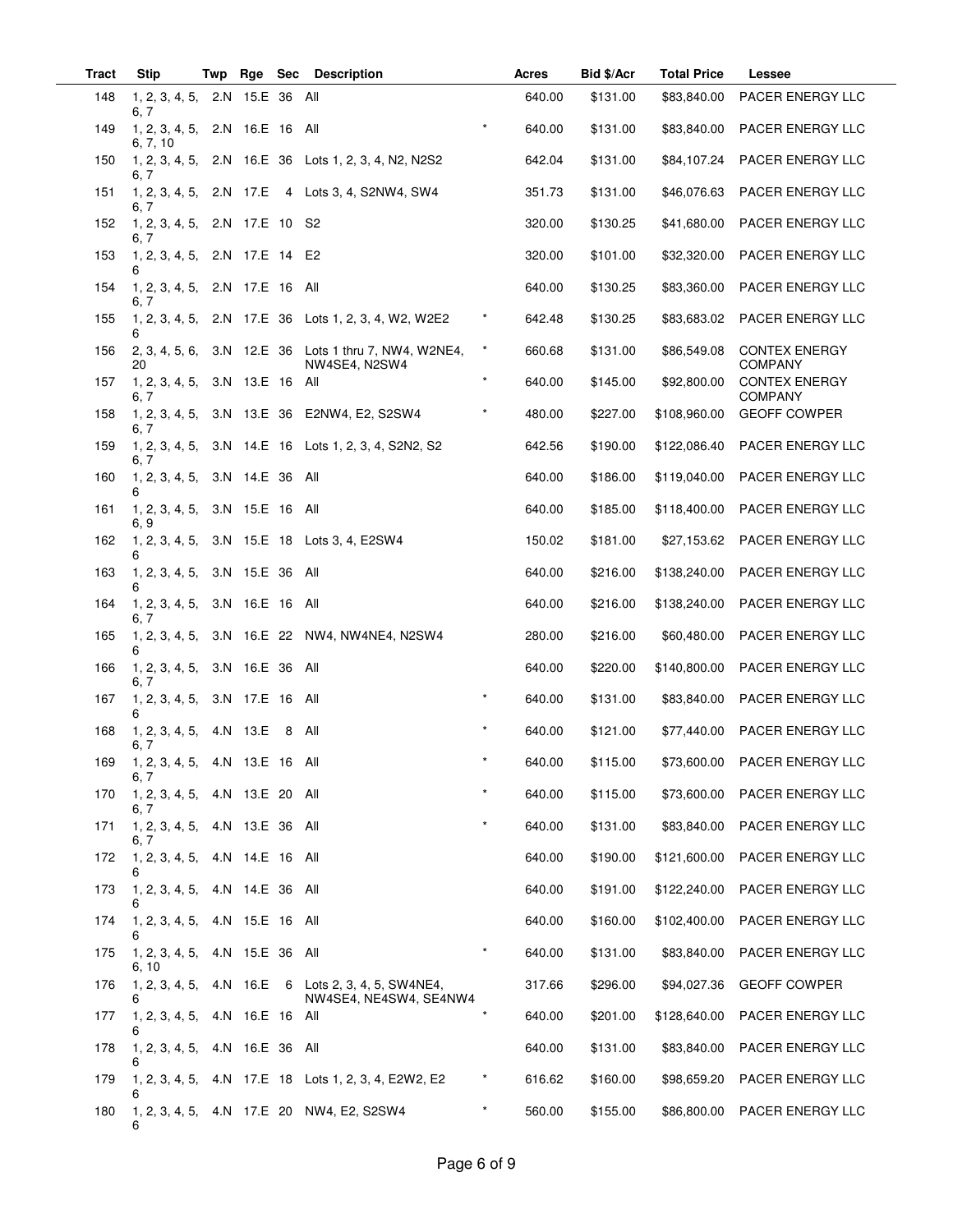| <b>Tract</b> | <b>Stip</b>                                        | Twp | Rge              | Sec | <b>Description</b>                                                                                   |         | Acres  | Bid \$/Acr | <b>Total Price</b> | Lessee                                |
|--------------|----------------------------------------------------|-----|------------------|-----|------------------------------------------------------------------------------------------------------|---------|--------|------------|--------------------|---------------------------------------|
| 181          | 1, 2, 3, 4, 5,<br>6                                |     | 4.N 17.E 28 All  |     |                                                                                                      | $\star$ | 640.00 | \$166.00   | \$106,240.00       | PACER ENERGY LLC                      |
| 182          | 1, 2, 3, 4, 5,<br>6, 7                             |     |                  |     | 5.N 14.E 6 Lots 1 thru 7, SE4NW4,<br>S2NE4, SE4, E2SW4                                               | $\star$ | 637.67 | \$181.00   | \$115,418.27       | PACER ENERGY LLC                      |
| 183          | 1, 2, 3, 4, 5, 5.N 14.E 16 All<br>6, 7             |     |                  |     |                                                                                                      |         | 640.00 | \$126.00   | \$80,640.00        | PACER ENERGY LLC                      |
| 184          | 6. 7                                               |     |                  |     | 1, 2, 3, 4, 5, 5.N 14.E 22 NE4NW4, S2NW4, NE4, S2                                                    |         | 600.00 | \$132.00   | \$79,200.00        | PACER ENERGY LLC                      |
| 185          | 1, 2, 3, 4, 5,<br>6                                |     |                  |     | 5.N 14.E 26 N2, SE4, N2SW4, SE4SW4                                                                   |         | 600.00 | \$131.00   | \$78,600.00        | PACER ENERGY LLC                      |
| 186          | 1, 2, 3, 4, 5,<br>6                                |     | 5.N 14.E 36 All  |     |                                                                                                      |         | 640.00 | \$131.00   | \$83,840.00        | PACER ENERGY LLC                      |
| 187          | 1, 2, 3, 4, 5,<br>6, 7                             |     | 5.N 15.E 16 All  |     |                                                                                                      |         | 640.00 | \$176.00   | \$112,640.00       | PACER ENERGY LLC                      |
| 188          | 1, 2, 3, 4, 5, 5.N 15.E 20 S2<br>6                 |     |                  |     |                                                                                                      |         | 320.00 | \$225.00   | \$72,000.00        | TOMMY C. CRAIGHEAD                    |
| 189          | 1, 2, 3, 4, 5,<br>6, 7                             |     | 5.N 15.E 36 All  |     |                                                                                                      |         | 640.00 | \$216.00   | \$138,240.00       | <b>GEOFF COWPER</b>                   |
| 190          | 1, 2, 3, 4, 5,                                     |     | 5.N 16.E 16 All  |     |                                                                                                      | $\star$ | 640.00 | \$130.00   | \$83,200.00        | PACER ENERGY LLC                      |
| 191          | 1, 2, 3, 4, 5, 5.N 16.E 36 All<br>6                |     |                  |     |                                                                                                      | $\star$ | 640.00 | \$131.00   | \$83,840.00        | PACER ENERGY LLC                      |
| 192          | 1, 2, 3, 4, 5,<br>6                                |     | 1.S 12.E 13 S2S2 |     |                                                                                                      |         | 160.00 | \$155.00   | \$24,800.00        | PACER ENERGY LLC                      |
| 193          | 1, 2, 3, 4, 5,<br>6, 7                             |     | 1.S 12.E 23      |     | SW4NW4                                                                                               |         | 40.00  | \$180.00   | \$7,200.00         | PACER ENERGY LLC                      |
| 194          | 6, 7                                               |     |                  |     | 1, 2, 3, 4, 5, 1.S 12.E 24 NW4NW4, NE4NE4                                                            |         | 80.00  | \$180.00   | \$14,400.00        | PACER ENERGY LLC                      |
| 195          | 1, 2, 3, 4, 5, 1.S 12.E 36 All<br>6, 7             |     |                  |     |                                                                                                      |         | 640.00 | \$130.00   | \$83,200.00        | PACER ENERGY LLC                      |
| 196          | 1, 2, 3, 4, 5, 1.S 13.E<br>6, 12                   |     |                  |     | 2 Yellowstone Riverbed and<br>related acreage                                                        |         | 119.00 | \$151.00   | \$17,969.00        | PACER ENERGY LLC                      |
| 197          | 1, 2, 3, 4, 5, 1.S 13.E<br>6, 12                   |     |                  |     | 9 S2SW4, Yellowstone<br>Riverbed and related acreage                                                 | $\star$ | 80.40  | \$155.00   | \$12,462.00        | PACER ENERGY LLC                      |
| 198          | 1, 2, 3, 4, 5, 1.S 13.E 10 N2SW4<br>6              |     |                  |     |                                                                                                      | $\star$ | 80.00  | \$155.00   | \$12,400.00        | PACER ENERGY LLC                      |
| 199          | 6, 7                                               |     |                  |     | 1, 2, 3, 4, 5, 1.S 13.E 11 NE4NW4, S2NW4                                                             |         | 120.00 | \$156.00   | \$18,720.00        | PACER ENERGY LLC                      |
| 200          | 1, 2, 3, 4, 5, 1.S 13.E 16 E2W2, E2<br>6, 7        |     |                  |     |                                                                                                      | $\star$ | 480.00 | \$155.00   | \$74,400.00        | PACER ENERGY LLC                      |
| 201          | 1, 2, 3, 4, 5, 1.S 13.E 18 Lot 6<br>6              |     |                  |     |                                                                                                      |         | 34.29  | \$156.00   | \$5,349.24         | PACER ENERGY LLC                      |
|              | 202 1, 2, 3, 4, 5, 1.S 13.E 36 All<br>6, 7, 10, 13 |     |                  |     |                                                                                                      |         | 640.00 | \$151.00   |                    | \$96,640.00 PACER ENERGY LLC          |
| 203          | 6, 12                                              |     |                  |     | 1, 2, 3, 4, 5, 1.S 14.E 2 Boulder Riverbed and related<br>acreage                                    |         | 9.00   | \$201.00   | \$1,809.00         | PACER ENERGY LLC                      |
| 204          | 6, 12                                              |     |                  |     | 1, 2, 3, 4, 5, 1.S 14.E 3 Lot 4, Boulder Riverbed and<br>related acreage                             |         | 54.80  | \$201.00   | \$11,014.80        | PACER ENERGY LLC                      |
| 205          | 6                                                  |     |                  |     | 1, 2, 3, 4, 5, 1.S 14.E 4 Lots 1, 2, 3, 4, S2NW4,<br>SW4NE4, W2SE4, SW4                              |         | 536.00 | \$130.00   | \$69,680.00        | PACER ENERGY LLC                      |
| 206          | 6                                                  |     |                  |     | 1, 2, 3, 4, 5, 1.S 14.E 5 Lots 1, 2, 3, 4, S2N2, S2                                                  |         | 657.19 | \$131.00   | \$86,091.89        | PACER ENERGY LLC                      |
| 207          | 6, 7                                               |     |                  |     | 1, 2, 3, 4, 5, 1.S 14.E 6 Lot 2, SW4NE4, W2SE4,<br>NE4SW4                                            |         | 204.47 | \$132.00   | \$26,990.04        | PACER ENERGY LLC                      |
| 208          | 1, 2, 3, 4, 5, 1.S 14.E<br>6                       |     |                  |     | 7 NE4NE4, SW4SE4                                                                                     |         | 80.00  | \$132.00   | \$10,560.00        | PACER ENERGY LLC                      |
| 209          | 6                                                  |     |                  |     | 1, 2, 3, 4, 5, 1.S 14.E 8 E2NW4, E2E2                                                                |         | 240.00 | \$133.00   | \$31,920.00        | PACER ENERGY LLC                      |
| 210          | 1, 2, 3, 4, 5, 1.S 14.E 9 W2<br>6                  |     |                  |     |                                                                                                      |         | 320.00 | \$133.00   | \$42,560.00        | PACER ENERGY LLC                      |
| 211          | 6, 12                                              |     |                  |     | 1, 2, 3, 4, 5, 1.S 14.E 10 Boulder Riverbed and related<br>acreage                                   |         | 18.00  | \$210.00   | \$3,780.00         | <b>TOMMY C. CRAIGHEAD</b>             |
| 212          | 6, 12                                              |     |                  |     | 1, 2, 3, 4, 5, 1.S 14.E 15 Boulder Riverbed and related<br>acreage                                   |         | 14.00  | \$210.00   | \$2,940.00         | PACER ENERGY LLC                      |
| 213          | 6, 10, 12                                          |     |                  |     | 1, 2, 3, 4, 5, 1.S 14.E 16 Lot 1, N2, N2SE4, SW4SE4,<br>SW4, Boulder Riverbed and<br>related acreage |         | 640.00 | \$211.00   | \$135,040.00       | <b>WHISTLE CREEK</b><br>PARTNERS, LLC |

 $\overline{\phantom{0}}$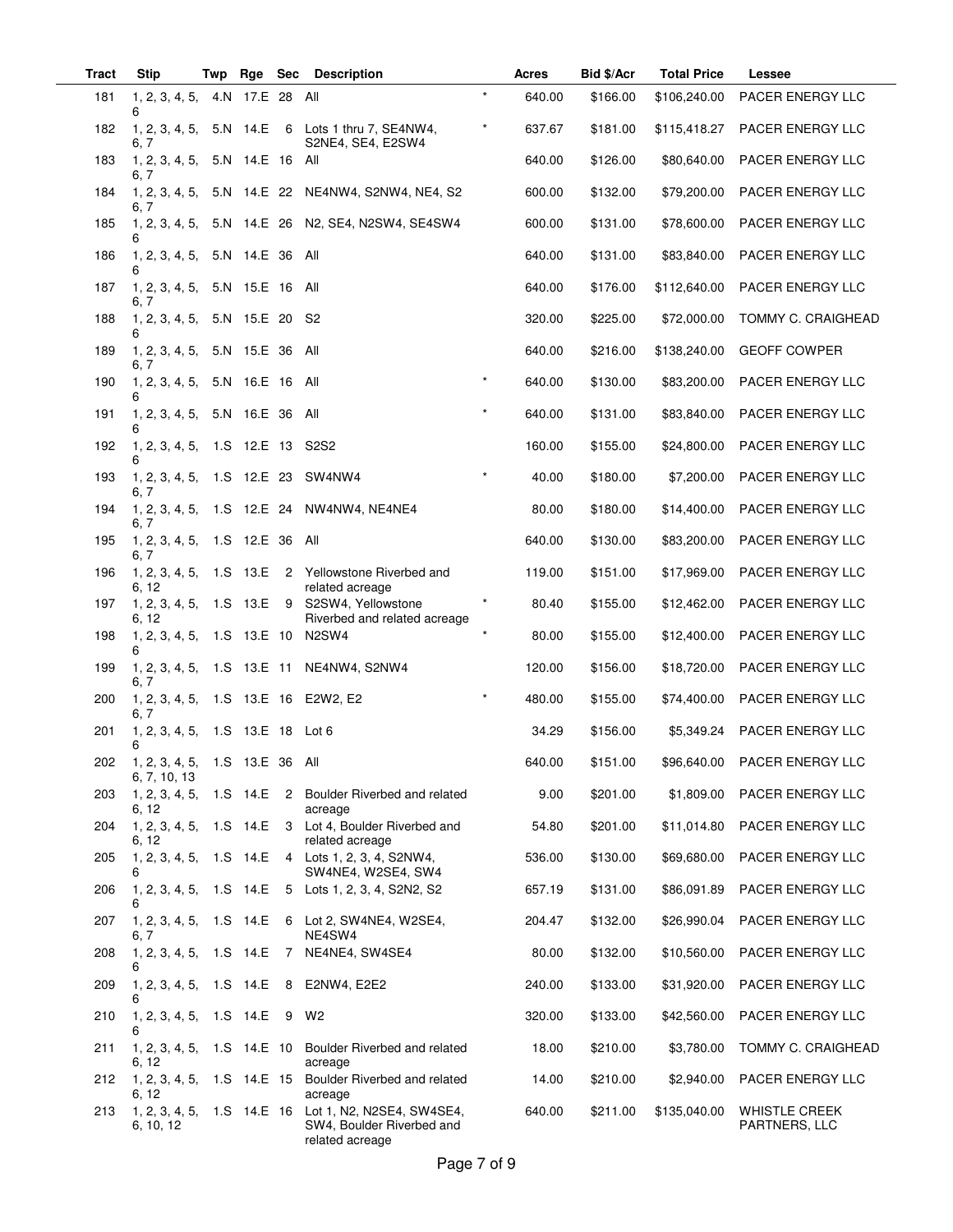| <b>Tract</b>  | <b>Stip</b>                                | Twp | Rge Sec         |            | <b>Description</b>                                                                                                            |         | Acres  | Bid \$/Acr | <b>Total Price</b> | Lessee                               |
|---------------|--------------------------------------------|-----|-----------------|------------|-------------------------------------------------------------------------------------------------------------------------------|---------|--------|------------|--------------------|--------------------------------------|
| 214           | 1, 2, 3, 4, 5, 1.S 14.E 17<br>6            |     |                 |            | N <sub>2</sub> , NE4SE4                                                                                                       |         | 360.00 | \$116.00   | \$41,760.00        | PACER ENERGY LLC                     |
| 215           | 6                                          |     |                 |            | 1, 2, 3, 4, 5, 1.S 14.E 18 NE4NW4, NE4                                                                                        |         | 200.00 | \$116.00   | \$23,200.00        | PACER ENERGY LLC                     |
| 216           | 1, 2, 3, 4, 5, 1.S 14.E 21<br>6, 12, 13    |     |                 |            | S2NW4, S2SW4, Boulder<br>Riverbed and related acreage                                                                         |         | 178.00 | \$100.00   | \$17,800.00        | TOMMY C. CRAIGHEAD                   |
| 217           | 1, 2, 3, 4, 5, 1.S 14.E 28<br>6, 12        |     |                 |            | Boulder Riverbed and related<br>acreage                                                                                       |         | 28.00  | \$100.00   | \$2,800.00         | TOMMY C. CRAIGHEAD                   |
| 218           | 1, 2, 3, 4, 5, 1.S 14.E 28<br>6, 15        |     |                 |            | Highway tract in S2, S2NE4,<br>NE4NE4                                                                                         |         | 8.47   | \$100.00   | \$847.00           | TOMMY C. CRAIGHEAD                   |
| 219           | 1, 2, 3, 4, 5, 1.S 14.E 31<br>6, 12        |     |                 |            | Boulder Riverbed and related<br>acreage                                                                                       |         | 11.00  | \$100.00   | \$1,100.00         | <b>TOMMY C. CRAIGHEAD</b>            |
| 220           | 1, 2, 3, 4, 5, 1.S 14.E 32<br>6, 12        |     |                 |            | Boulder Riverbed and related<br>acreage                                                                                       |         | 25.00  | \$100.00   | \$2,500.00         | TOMMY C. CRAIGHEAD                   |
| 221           | 1, 2, 3, 4, 5, 1.S 14.E 33<br>6. 12        |     |                 |            | Boulder Riverbed and related<br>acreage                                                                                       |         | 2.00   | \$100.00   | \$200.00           | TOMMY C. CRAIGHEAD                   |
| 222           | 6, 15                                      |     |                 |            | 1, 2, 3, 4, 5, 1.S 14.E 33 Highway tract in NW4,<br>NW4SW4                                                                    |         | 7.00   | \$100.00   | \$700.00           | TOMMY C. CRAIGHEAD                   |
| 223           | 1, 2, 3, 4, 5,<br>6, 7, 10, 13             |     | 1.S 14.E 36     |            | All                                                                                                                           |         | 640.00 | \$116.00   | \$74,240.00        | PACER ENERGY LLC                     |
| 224           | 1, 2, 3, 4, 5, 1.S 15.E 36 All<br>6, 7     |     |                 |            |                                                                                                                               |         | 640.00 | \$116.00   | \$74,240.00        | <b>PACER ENERGY LLC</b>              |
| 225           | 6, 10, 12                                  |     |                 |            | 1, 2, 3, 4, 5, 1.S 16.E 16 Lots 1, 2, 3, 4, 5, 7, 8,<br>NE4NE4, NW4SW4, S2SW4,<br>Yellowstone Riverbed and<br>related acreage |         | 579.20 | \$202.00   | \$116,998.40       | ROBERT BURCH                         |
| 226           | 6.7                                        |     |                 |            | 1, 2, 3, 4, 5, 1.S 16.E 36 W2NW4, NE4NE4, S2NE4,<br>SE4, SE4SW4                                                               |         | 400.00 | \$116.00   | \$46,400.00        | PACER ENERGY LLC                     |
| 227           | 1, 2, 3, 4, 5, 1.S 17.E 16 All<br>6, 7, 13 |     |                 |            |                                                                                                                               |         | 640.00 | \$116.00   | \$74,240.00        | PACER ENERGY LLC                     |
| 228           | 6, 7                                       |     |                 |            | 1, 2, 3, 4, 5, 1.S 17.E 36 NW4NW4, S2NW4, NW4SE4,<br>S2SE4, SW4                                                               |         | 400.00 | \$116.00   | \$46,400.00        | PACER ENERGY LLC                     |
| 229           | 1, 2, 3, 4, 5, 2.S 15.E 16 All<br>6, 7, 10 |     |                 |            |                                                                                                                               |         | 640.00 | \$116.00   | \$74,240.00        | PACER ENERGY LLC                     |
| 230           | 6.7                                        |     |                 |            | 1, 2, 3, 4, 5, 2.S 16.E 16 N2, SE4, SE4SW4                                                                                    |         | 520.00 | \$116.00   | \$60,320.00        | PACER ENERGY LLC                     |
| 231           | 1, 2, 3, 4, 5, 2.S 16.E 36 All<br>6        |     |                 |            |                                                                                                                               |         | 640.00 | \$116.00   | \$74,240.00        | PACER ENERGY LLC                     |
| 232           | 1, 2, 3, 4, 5,<br>6, 7                     |     | 2.S 17.E 16 All |            |                                                                                                                               | $\star$ | 640.00 | \$116.00   | \$74,240.00        | PACER ENERGY LLC                     |
| <b>Toole</b>  |                                            |     |                 |            |                                                                                                                               |         |        |            |                    |                                      |
| 233           | 1, 2, 3, 4, 5, 34.N 4.W 16 All<br>6        |     |                 |            |                                                                                                                               |         | 640.00 | \$50.00    | \$32,000.00        | OMIMEX CANADA, LTD.                  |
| 234           | 1, 2, 3, 4, 5, 34. N 4. W 28 NW4<br>6      |     |                 |            |                                                                                                                               |         | 160.00 | \$51.00    | \$8,160.00         | OMIMEX CANADA, LTD.                  |
| 235           | 1, 2, 3, 4, 5, 34. N<br>6                  |     | 4.W 36          |            | All                                                                                                                           |         | 640.00 | \$52.00    | \$33,280.00        | OMIMEX CANADA, LTD.                  |
| 236           | 1, 2, 3, 4, 5, 35.N<br>6. 7                |     |                 | 4.W 16 All |                                                                                                                               |         | 640.00 | \$64.00    | \$40,960.00        | <b>MOUNTAIN VIEW</b><br>ENERGY, INC. |
| 237           | 1, 2, 3, 4, 5, 35.N 4.W 21<br>6            |     |                 |            | NW4NW4, S2NW4, SE4                                                                                                            |         | 280.00 | \$77.00    | \$21,560.00        | DART OIL & GAS<br><b>CORPORATION</b> |
| 238           | 6                                          |     |                 |            | 1, 2, 3, 4, 5, 35.N 4.W 27 N2NW4, SE4NW4, NE4SW4                                                                              |         | 160.00 | \$60.00    | \$9,600.00         | DART OIL & GAS<br><b>CORPORATION</b> |
| <b>Valley</b> |                                            |     |                 |            |                                                                                                                               |         |        |            |                    |                                      |
| 239           | 1, 2, 3, 4, 5, 30.N 40.E 36 All<br>6       |     |                 |            |                                                                                                                               |         | 640.00 | \$35.00    | \$22,400.00        | RETAMCO OPERATING,<br>INC.           |
| Wheatland     |                                            |     |                 |            |                                                                                                                               |         |        |            |                    |                                      |
| 240           | 1, 2, 3, 4, 5, 6.N 12.E 10 All<br>6        |     |                 |            |                                                                                                                               | $\star$ | 640.00 | \$116.00   | \$74,240.00        | PACER ENERGY LLC                     |
| 241           | 1, 2, 3, 4, 5,<br>6, 7                     |     | 6.N 12.E 12 W2  |            |                                                                                                                               |         | 320.00 | \$116.00   | \$37,120.00        | PACER ENERGY LLC                     |
| 242           | 2, 3, 4, 5, 6,<br>20                       |     | 6.N 12.E 16 All |            |                                                                                                                               |         | 640.00 | \$116.00   | \$74,240.00        | PACER ENERGY LLC                     |
| 243           | 6                                          |     |                 |            | 1, 2, 3, 4, 5, 6.N 12.E 24 Lots 1, 2, 3, 4, W2, W2E2                                                                          |         | 676.51 | \$116.00   | \$78,475.16        | PACER ENERGY LLC                     |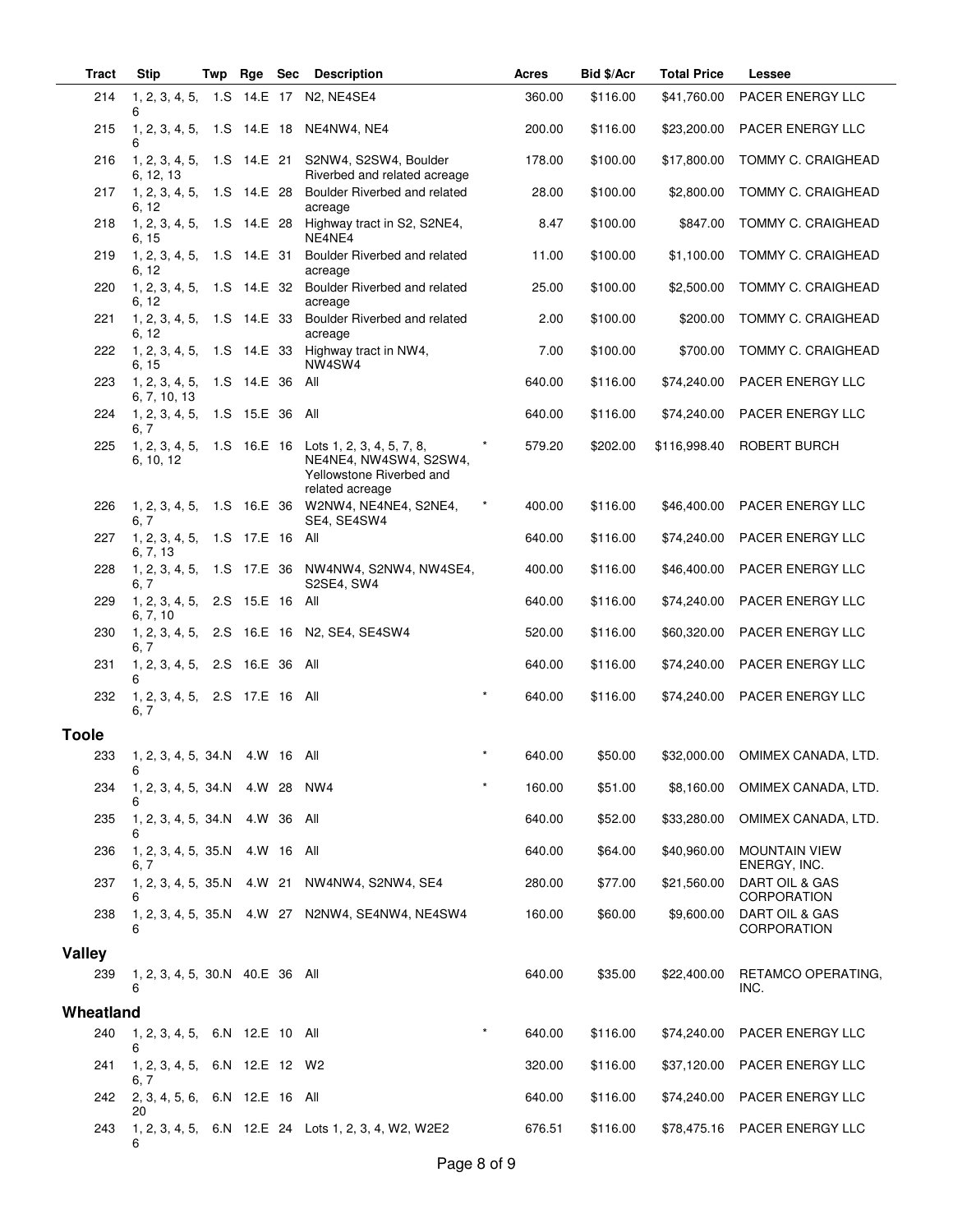| <b>Tract</b> | <b>Stip</b>                            | Twp | Rge | <b>Sec</b> | <b>Description</b>                                                     |          | <b>Acres</b> | Bid \$/Acr | <b>Total Price</b> | Lessee                                            |
|--------------|----------------------------------------|-----|-----|------------|------------------------------------------------------------------------|----------|--------------|------------|--------------------|---------------------------------------------------|
| 244          | 6                                      |     |     |            | 1, 2, 3, 4, 5, 6.N 12.E 26 NE4NW4, S2NW4, NE4, S2                      |          | 600.00       | \$116.00   | \$69,600.00        | PACER ENERGY LLC                                  |
| 245          | 6.8                                    |     |     |            | 1, 2, 3, 4, 5, 6.N 12.E 36 Lots 1 thru 7, NW4, W2NE4,<br>NW4SE4, N2SW4 | $\star$  | 697.36       | \$116.00   | \$80,893.76        | PACER ENERGY LLC                                  |
| 246          | 1, 2, 3, 4, 5, 6.N 13.E 16 All<br>6, 7 |     |     |            |                                                                        |          | 640.00       | \$116.00   | \$74,240.00        | <b>PACER ENERGY LLC</b>                           |
| 247          | 1, 2, 3, 4, 5, 6.N 13.E 20 S2S2<br>6   |     |     |            |                                                                        |          | 160.00       | \$116.00   | \$18,560.00        | PACER ENERGY LLC                                  |
| 248          | 6, 7                                   |     |     |            | 1, 2, 3, 4, 5, 6.N 13.E 22 N2NW4, SE4NW4, NE4, N2S2                    |          | 440.00       | \$116.00   | \$51,040.00        | PACER ENERGY LLC                                  |
| 249          | 6, 7                                   |     |     |            | 1, 2, 3, 4, 5, 6.N 13.E 30 Lots 1, 2, 3, 4, E2W2, E2                   | $^\star$ | 636.72       | \$116.00   | \$73,859.52        | PACER ENERGY LLC                                  |
| 250          | հ                                      |     |     |            | 1, 2, 3, 4, 5, 6.N 13.E 32 NE4SE4, S2SE4                               | $\star$  | 120.00       | \$116.00   | \$13,920.00        | PACER ENERGY LLC                                  |
| 251          | 1, 2, 3, 4, 5, 6.N 13.E 36 All<br>6    |     |     |            |                                                                        |          | 640.00       | \$116.00   | \$74,240,00        | <b>PACER ENERGY LLC</b>                           |
| 252          | 1, 2, 3, 4, 5, 6.N 14.E 26 All<br>6    |     |     |            |                                                                        |          | 640.00       | \$116.00   | \$74,240.00        | PACER ENERGY LLC                                  |
| 253          | 1, 2, 3, 4, 5, 6.N 14.E 32 All<br>6    |     |     |            |                                                                        |          | 640.00       | \$116.00   | \$74,240.00        | PACER ENERGY LLC                                  |
| 254          | 1, 2, 3, 4, 5, 6.N 14.E 36 All         |     |     |            |                                                                        | $\star$  | 640.00       | \$116.00   | \$74,240.00        | PACER ENERGY LLC                                  |
| 255          | 1, 2, 3, 4, 5, 6.N 15.E 36 All<br>6.7  |     |     |            |                                                                        |          | 640.00       | \$116.00   | \$74,240.00        | PACER ENERGY LLC                                  |
| 256          | 1, 2, 3, 4, 5, 6.N 16.E 36 All<br>6.8  |     |     |            |                                                                        |          | 640.00       | \$161.00   | \$103,040.00       | PACER ENERGY LLC                                  |
| Yellowstone  |                                        |     |     |            |                                                                        |          |              |            |                    |                                                   |
| 257          | 1, 2, 3, 4, 5, 1.N 29.E 28 N2<br>6     |     |     |            |                                                                        |          | 320.00       | \$12.00    | \$3,840.00         | ELK PETROLEUM OIL &<br>GAS                        |
| 258          | 1, 2, 3, 4, 5, 1.N 29.E 29 E2<br>ิค    |     |     |            |                                                                        |          | 320.00       | \$1.50     | \$480.00           | ELK PETROLEUM OIL &<br>GAS                        |
| 259          | 1, 2, 3, 4, 5, 1.N 29.E 36 All<br>6    |     |     |            |                                                                        |          | 640.00       | \$1.50     | \$960.00           | ELK PETROLEUM OIL &<br>GAS                        |
| 260          | 1, 2, 3, 4, 5, 2.N 28.E 36 All<br>6.7  |     |     |            |                                                                        |          | 640.00       | \$107.50   | \$68,800.00        | <b>GAELECTRIC MONTANA</b><br><b>HOLDINGS INC.</b> |
| 261          | 1, 2, 3, 4, 5, 2.N 29.E 16 All<br>6, 7 |     |     |            |                                                                        |          | 640.00       | \$1.50     | \$960.00           | ELK PETROLEUM OIL &<br>GAS                        |
| 262          | 1, 2, 3, 4, 5, 2.N 29.E 36 All<br>6, 7 |     |     |            |                                                                        |          | 640.00       | \$1.50     | \$960.00           | ELK PETROLEUM OIL &<br>GAS                        |

## **Summary by Lessor**

| Dept of Natural Resources & Conservation | 121865.27 | 260 |
|------------------------------------------|-----------|-----|
| Dept of Transportation                   | 15.47     |     |

\* Part of all of tract is not state-owned surface

|                          | <b>Oil and Gas Lease Sale Summary</b> |                 |
|--------------------------|---------------------------------------|-----------------|
| <b>Lease Sale Totals</b> | <b>Tracts</b>                         | 262             |
|                          | <b>Acres</b>                          | 121.880.74      |
|                          | <b>Total Bid Revenue</b>              | \$10,925,820.40 |
|                          | Avg Bid Per Acre                      | \$89.64         |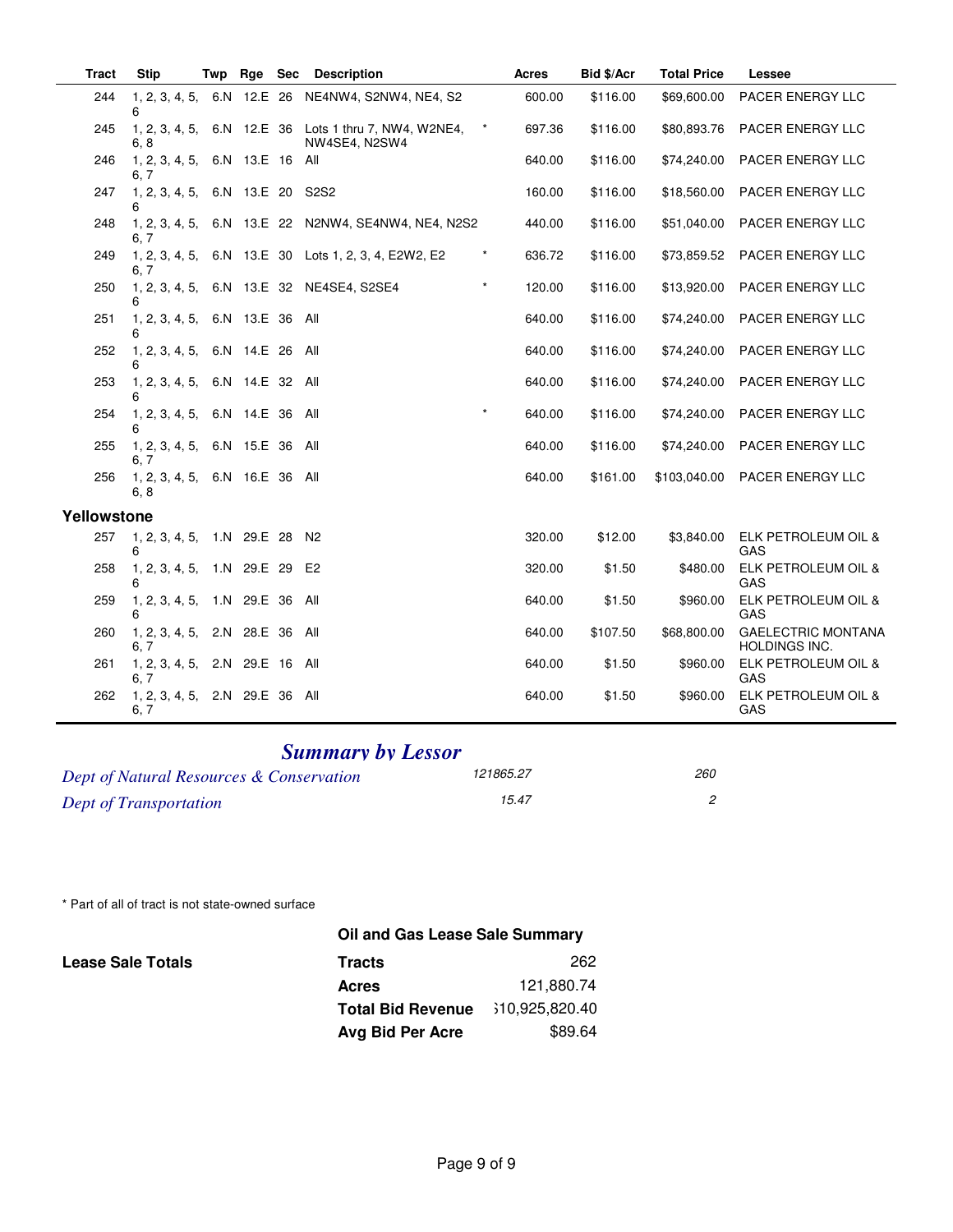## **Stipulations**

- 1 Lessee shall notify and obtain approval from the Department's Trust Land Management Division (TLMD) prior to constructing well pads, roads, power lines, and related facilities that may require surface disturbance on the tract. Lessee shall comply with any mitigation measures stipulated in TLMD's approval.
- 2 Prior to the drilling of any well, lessee shall send one copy of the well prognosis, including Form 22 "Application for Permit" to the Department's Trust Land Management Division (TLMD). After a well is drilled and completed, lessee shall send one copy of all logs run, Form 4A "Completion Report", and geologic report to TLMD. A copy of Form 2 "Sundry Notice and Report of Wells" or other appropriate Board of Oil and Gas Conservation form shall be sent to TLMD whenever any subsequent change in well status or operator is intended or has occurred. Lessee shall also notify and obtain approval from the TLMD prior to plugging a well on the lease premises.

Issuance of this lease in no way commits the Land Board to approval of coal bed methane production on this lease. Any coal bed methane extraction wells would require subsequent review and approval by the board.

- The TLMD will complete an initial review for cultural resources and, where applicable, paleontological 3 resources of the area intended for disturbance and may require a resources inventory. Based on the results of the inventory, the TLMD may restrict surface activity for the purpose of protecting significant resources located on the lease premises.
- The lessee shall be responsible for controlling any noxious weeds introduced by lessee's activity on State-4 owned land and shall prevent or eradicate the spread of those noxious weeds onto land adjoining the lease premises.
- 5 The definitions of "oil" and "gas" provided in 82-1-111, MCA, do not apply to this lease for royalty calculation purposes.
- 6 If the State does not own the surface, the lessee must contact the owner of the surface in writing at least 30 days prior to any surface activity. A copy of the correspondence shall be sent to TLMD.
- 7 Due to unstable soil conditions on this tract and/or topography that is rough and/or steep, surface use may be restricted or denied. Seismic activity may be restricted to poltershots.
- 8 The lessee is responsible to pay for all damages, including penalties and charges assessed by the USDA-CFSA on CRP lands, as a result of drilling and production on the tract.
- 9 Active sage grouse lek(s) have been identified on or adjacent to this tract. No activities shall occur on the tract until the proposed action has been approved in writing by the Director of the Department. If surface activity is proposed on the tract, the department will consult with the Director of the Department of Fish, Wildlife and Parks for his or her comments, concerns and recommendations. Additional mitigation measures may be required, including no-surface-occupancy buffers and/or timing restrictions, which may encompass part or all of the tract.
- 10 Unless otherwise approved by the Department in writing, wells and related surface infrastructure, including new road construction, are prohibited within 1/4 mile of the mean high water mark of a navigable river, lake or reservoir, including direct tributary streams of navigable waterways, on or adjacent to this tract. No surface occupancy is allowed within the bed of a river, stream, lake or reservoir, islands and accretions or abandoned channels.
- 11 Due to the floodplain/wetlands area(s), surface use may be restricted or denied.